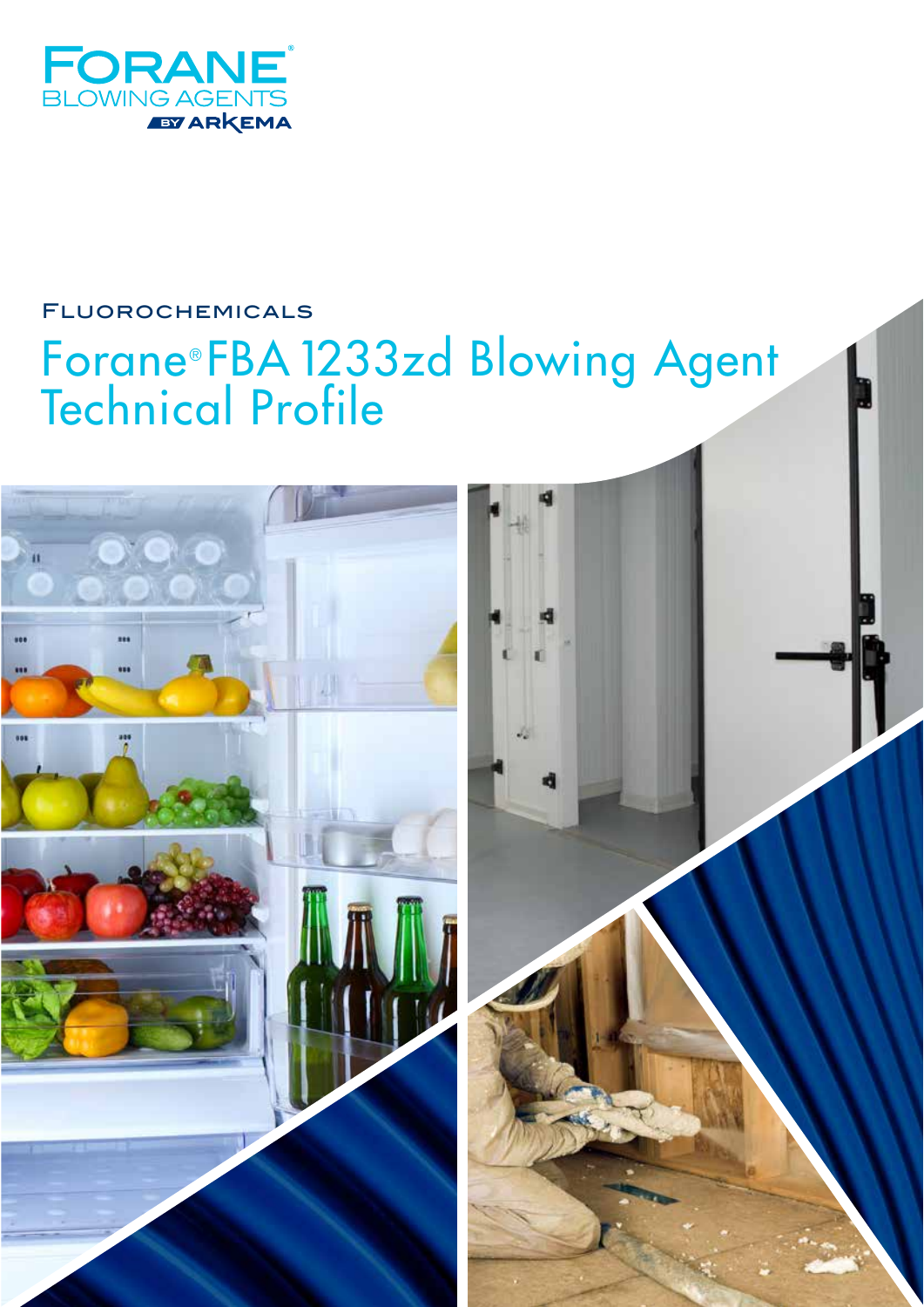# **Introduction**

Energy is critical for the economy. In recent years, concerns about energy costs have increased, and standards for energy efficiency have become more stringent to ensure quality of life and sustain a green environment.

Of the energy we consume today, a significant amount is lost due to poor insulation. Rigid foams, including polyurethane (PUR) foams and polyisocyanurate (PIR) foams, are commonly used for thermal insulation in appliances and in residential and commercial buildings because they help provide higher energy efficiency. Blowing agents are vital components and are responsible for the outstanding thermal performance rigid foams.

Arkema's Forane® FBA 1233zd, trans-1-chloro-3,3,3-trifluoropropene is a non-flammable, liquid blowing agent with a boiling point close to room temperature. Forane® FBA 1233zd low global warming potential (GWP) blowing agent is designed for most PUR applications, including appliances, pour-inplace, spray, and PIR boardstock. Arkema has granted patents on 1233zd use in Foam applications throughout the world.

## **Properties**

Arkema evaluated a range of new blowing agents, formerly known as the "AFA series," designed for most polyurethane (PUR) applications, including appliances, pour-inplace (PIP), spray, and polyisocyanurate (PIR) boardstock. The AFA series includes both liquid and gas blowing agents that possess very low GWP and negligible ozone epletion potential. We selected Forane® FBA 1233zd as our choice of a 4th generation. low GWP liquid blowing agent because of its physical, environmental, and toxicology properties, as summarized in Table 1.

# **TABLE 1 Properties of Forane® FBA 1233zd Blowing Agent** Chemical Name *trans*-1-chloro-3,3,3-trifluoropropene CAS Number 102687-65-0 Formula CHCl=CH-CF3 (E) Molecular Weight (g/mol) 130.5 Boiling Point (°C) 18.6 Vapor Thermal Conductivity<sup>1</sup> at 20°C 9.94 Liquid Thermal Conductivity<sup>1</sup> at 20°C 88.35 Vapor Density<sup>1</sup> (kg/m<sup>3</sup>) at 20°C 6.10 Liquid Density<sup>1</sup> (g/cm<sup>3</sup>) at 20°C  $1.27$ Vapor Pressure<sup>1</sup> (mmHg) at 20°C 809 Vapor Viscosity<sup>1</sup> (cP) at 20°C 0.010 Liquid Viscosity<sup>1</sup> (cP) at 20°C 0.319 Surface Tension<sup>1</sup> (dyne/cm) at 20°C 14.039 Latent Heat of Vaporization at<sup>1</sup> 20°C (kJ/kg)  $193.3$ Atmospheric Life<sup>2</sup> (day) 26  $GWP<sup>2</sup>$  1  $ODP<sup>3</sup>$   $\sim$  0 Flash Point<sup>4</sup> (°C) None Flammability Limit<sup>5</sup> (vol. %) LFL/UFL None/None Kauri-Butanol<sup>6</sup> (KB) Value 27

## **Transportation**

Based on the properties of Forane® FBA 1233zd blowing agent, Arkema has established the following guidelines for transport (Table 2).

| TABLE 2 Transportation Information of Forane® FBA 1233zd Blowing Agent |                                         |  |  |
|------------------------------------------------------------------------|-----------------------------------------|--|--|
| UN Number                                                              | 3163                                    |  |  |
| Proper shipping name                                                   | Liquefied gas, n.o.s                    |  |  |
| Technical name                                                         | trans-1-chloro-3, 3, 3-trifluoropropene |  |  |
| Class                                                                  | 22                                      |  |  |
| Marine pollutant                                                       | no                                      |  |  |

## **Environmental**

Forane® FBA 1233zd blowing agent was designed to meet the requirement of a 4th generation, low GWP product. The global warming potential2 of Forane® FBA 1233zd blowing agent is 1. Similar to hydrofluorocarbons (HFCs), Forane® FBA 1233zd blowing agent should not be considered a VOC molecule due to its low maximum incremental reactivity (MIR). However, as a member of RESPONSIBLE CARE®, Arkema aims to minimize any releases into the environment. Any disposal or treatment of wastes containing Forane® FBA 1233zd blowing agent should be undertaken within the guidelines set by RESPONSIBLE CARE®.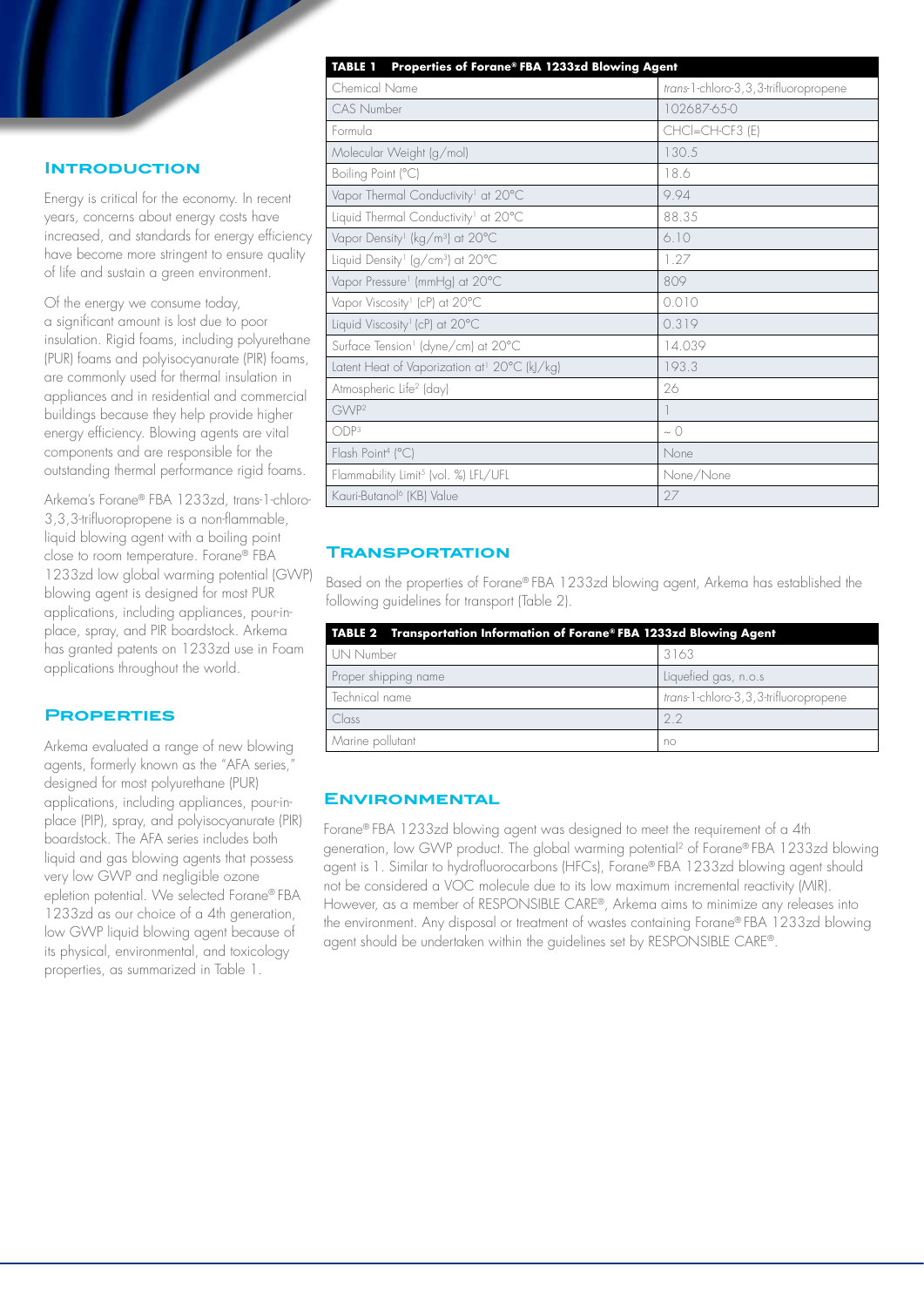# **TOXICITY**

Forane® FBA 1233zd blowing agent has been approved for polyurethane foam uses by the U.S. EPA under its SNAP program. As a part of the SNAP requirements, an Occupational Exposure Limit (OEL) has been established for handling the material during foam preparation or manufacturing. A user of a chemical should always read the label and thoroughly review its Material Safety Data Sheet before use.

# **STABILITY**

Forane® FBA 1233zd was studied at 100°C for 15 days, no chemical reaction or degradation was observed. It is therefore considered stable for storage and use.

## **Compatibility with Metals**

The exposure of various metals to Forane® FBA 1233zd blowing agent was evaluated; measuring the weight change or the extent to which the metal coupons have been dissolved determines the corrosivity of Forane® FBA 1233zd blowing agent. The study shows that Forane® FBA 1233zd blowing agent is compatible with stainless steel, carbon steel, copper, brass, aluminum, and other metals commonly used in polyurethane equipment and storage.

The test procedure followed ASTM G31-72 (Reapproved 2004) – Standard Practice for Laboratory Immersion Corrosion Testing of Metals. Three cleaned metal coupons were placed into the test vessel: one completely submersed in the solution, one half submersed in the solution, and one exposed only to the vapor phase. Forane® FBA 1233zd blowing agent was added to the test vessel, which was then sealed and connected to the reflux condenser. Once the temperature reached the boiling point of Forane® FBA 1233zd blowing agent, testing continued for 168 hours, after which the coupons were analyzed for corrosion.

#### **TABLE 3**

**Metals Compatibility of Forane® FBA 1233zd Blowing Agent**

| <b>METAL</b>      | <b>COMPATIBILITY</b> |  |  |
|-------------------|----------------------|--|--|
| Steel             |                      |  |  |
| Stainless steel   | ✓                    |  |  |
| Magnesium         | ✔                    |  |  |
| Aluminum          | ✓                    |  |  |
| 7inc.             | ✓                    |  |  |
| Silver            | ✓                    |  |  |
| Copper            | V                    |  |  |
| Phosphorus bronze | $\mathbf{v}$         |  |  |
| Brass             | ✓                    |  |  |
| Tin               | ✓                    |  |  |
| Solder            |                      |  |  |
| Tin plate         | ✓                    |  |  |
| Cadmium plated    |                      |  |  |
| Nickel plated     |                      |  |  |

## **Compatibility with Plastics and Elastomers**

Arkema used the following procedures to determine compatibility of Forane® FBA 1233zd blowing agent with plastics and elastomers. Three dog-bone shaped samples were prepared from each of the materials shown in the tables 4 and 5; typical dimensions of the dog-bone were 75 mm x 4 mm  $\times$  2 mm (length  $\times$  width  $\times$  thickness). Each piece was introduced into a test tube filled with Forane® FBA 1233zd blowing agent. The tube was sealed and placed in a water bath kept at a temperature slightly above the boiling point of Forane® FBA 1233zd blowing agent for 5 minutes. 24 hours, or 100 hours. At the end of each designated time period, the elastomer or plastic was removed from the test tube and measured for dimensions and weight. The sample was then subjected to a tensile test with crosshead speed of 50 mm/min and the distance between grips set at 30 mm.

| <b>TABLE 4</b>                                                              |                      |  |  |
|-----------------------------------------------------------------------------|----------------------|--|--|
| <b>Plastics Compatibility of Forane® FBA 1233zd</b><br><b>Blowing Agent</b> |                      |  |  |
| <b>PLASTICS</b>                                                             | <b>COMPATIBILITY</b> |  |  |
| PBT (polybutylene terephthalate)                                            |                      |  |  |
| PTFE (polytetrafluoroethylene)                                              |                      |  |  |
| <b>PVC</b>                                                                  |                      |  |  |
| Zytel® (polylamide 6)                                                       |                      |  |  |

All four plastic substrates tested are compatible with Forane® FBA 1233zd blowing agent.

| TABLE 5                                                               |                      |  |  |
|-----------------------------------------------------------------------|----------------------|--|--|
| <b>Elastomer Compatibility of Forane® FBA</b><br>1233zd Blowing Agent |                      |  |  |
| <b>ELASTOMER</b>                                                      | <b>COMPATIBILITY</b> |  |  |
| Neoprene                                                              |                      |  |  |
| Polyacrylate                                                          |                      |  |  |
| Viton® (Fluoroelastomer)                                              |                      |  |  |
| EPDM (ethylene propylene<br>diene M-class rubber)                     |                      |  |  |
| Hypalon® (chlorosulfonated<br>polyethylene)                           |                      |  |  |
| Natural rubber                                                        |                      |  |  |
| Silicone rubber                                                       |                      |  |  |
| SBR (styrene-butadiene rubber)                                        |                      |  |  |
| NBR (nitrile butadiene rubber)                                        |                      |  |  |

HFO1233zd blowing agent is compatible with neoprene, EPDM, Hypalon, SBR and NPR. It is not recommended to be in contact with polyacrylate, Viton®, natural rubber, and silicone rubber. Among the compatible elastomers, EPDM is preferred due to its lowest loss of weight after 100 hours of immersion in Forane® FBA 1233zd blowing agent.

## **Storage and Handling**

Forane® FBA 1233zd blowing agent should only be stored in an approved cylinder that is in a cool and well ventilated area. If Forane® FBA 1233zd blowing agent needs to be repacked into any vessel different from the original shipping package Arkema's Technical Service Department should be contacted in advance to ensure the new container meets all requirements. The container and its outlet fitting(s) should be protected from physical damage, such as puncturing and denting, and should never be exposed to flame, excessive heat, or direct sunlight. The container valve(s) should be closed if the container is not in use.

Forane® FBA 1233zd blowing agent should not be pressurized in the presence of air and oxygen. If pressurization is necessary, it is recommended that dry nitrogen be used.

If any additional information is needed, please contact the Arkema Inc. Technical Service Department.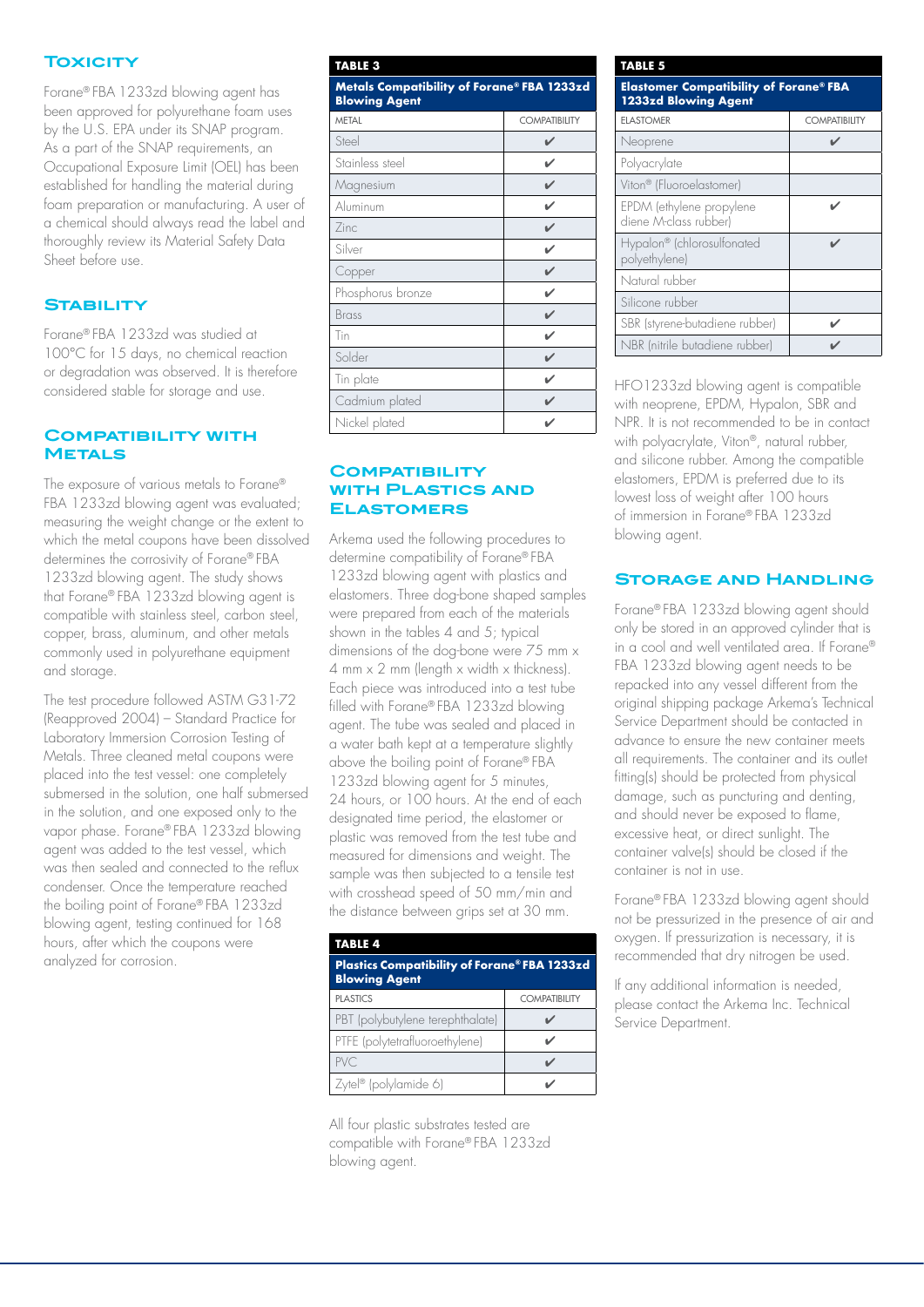| TABLE 6                                                                                |                 |  |  |
|----------------------------------------------------------------------------------------|-----------------|--|--|
| Vapor Pressure of Forane® FBA 1233zd<br><b>Blowing Agent at Different Temperatures</b> |                 |  |  |
| <b>TEMPERATURE</b>                                                                     | <b>PRESSURE</b> |  |  |
| $(^{\circ}C)$                                                                          | (bar)           |  |  |
| $-15$                                                                                  | 0.23            |  |  |
| $-10$                                                                                  | 0.30            |  |  |
| $-5$                                                                                   | 0.38            |  |  |
| $\circ$                                                                                | 0.48            |  |  |
| 5                                                                                      | 0.59            |  |  |
| 10                                                                                     | 0.73            |  |  |
| 15                                                                                     | 0.89            |  |  |
| 20                                                                                     | 1.08            |  |  |
| 25                                                                                     | 1.30            |  |  |
| 30                                                                                     | 1.55            |  |  |
| 35                                                                                     | 1.83            |  |  |
| 40                                                                                     | 2.16            |  |  |
| 45                                                                                     | 2.53            |  |  |
| 50                                                                                     | 2.94            |  |  |
| 55                                                                                     | 3.40            |  |  |
| 60                                                                                     | 3.92            |  |  |
| 65                                                                                     | 4.50            |  |  |
| 70                                                                                     | 5.13            |  |  |

| <b>TABLE 7</b>                                                        |                                       |  |  |  |
|-----------------------------------------------------------------------|---------------------------------------|--|--|--|
| Density Forane® FBA 1233zd Blowing Agent<br>at Different Temperatures |                                       |  |  |  |
| <b>TEMPERATURE</b>                                                    | <b>DENSITY</b>                        |  |  |  |
| $(^{\circ}C)$                                                         | $\frac{1}{2}$ (gram/cm <sup>3</sup> ) |  |  |  |
| $-15$                                                                 | 1.35                                  |  |  |  |
| $-10$                                                                 | 1.34                                  |  |  |  |
| $-5$                                                                  | 1.33                                  |  |  |  |
| $\bigcirc$                                                            | 1.32                                  |  |  |  |
| 5                                                                     | 1.31                                  |  |  |  |
| 10                                                                    | 1.30                                  |  |  |  |
| 15                                                                    | 1.28                                  |  |  |  |
| 20                                                                    | 1.27                                  |  |  |  |
| 25                                                                    | 1.26                                  |  |  |  |
| 30                                                                    | 1.25                                  |  |  |  |
| 35                                                                    | 1.24                                  |  |  |  |
| 40                                                                    | 1.22                                  |  |  |  |
| 45                                                                    | 1.21                                  |  |  |  |
| 50                                                                    | 1.20                                  |  |  |  |
| 55                                                                    | 1.18                                  |  |  |  |
| 60                                                                    | 1.17                                  |  |  |  |
| 65                                                                    | 1.16                                  |  |  |  |
| 70                                                                    | 1.14                                  |  |  |  |

#### **FIGURE 1 Temperature (°F/°C) vs. Vapor Pressure of Forane® FBA 1233zd Blowing Agent**







#### **Application**

Forane® FBA 1233zd blowing agent is a cost effective and comprehensive solution to meet stricter energy standards with low environmental impact. It has been tested in applications such as, but not limited to, appliance, pour-in-place, panels, and spray foam using existing equipment and tooling and requiring no modifications to the current foam process. Foams blown with Forane® FBA 1233zd blowing agent typically have very good insulation and other properties.

#### **Miscibility**

Table 8 (next page) lists the various polyols and isocyanates examined for miscibility with Forane® FBA 1233zd blowing agent. Blends were prepared by adding a predetermined weight of polyol to a 125ml (~4 oz.) clear Boston Round bottle with Taperseal lined cap. Forane® FBA 1233zd blowing agent was then added to the appropriate weight of polyol to obtain 5, 10, 15, 20, 25 or 30 weight percent of blowing agent, i.e. one bottle for each polyol and weight percent level of blowing agent. Weights of both components were adjusted in order to maintain a similar volume and headspace in each bottle. Bottles were immediately capped and placed on a roller mixer for several minutes until thoroughly mixed. The blends were allowed to stand for 24 hours before being reweighed to ensure no loss of blowing agent. Visual observations were made of the blend condition, i.e., stable solution (clear), stable emulsion (cloudy, but not separated), or if the material showed signs of separation. Observations were repeated after one week at room temperature.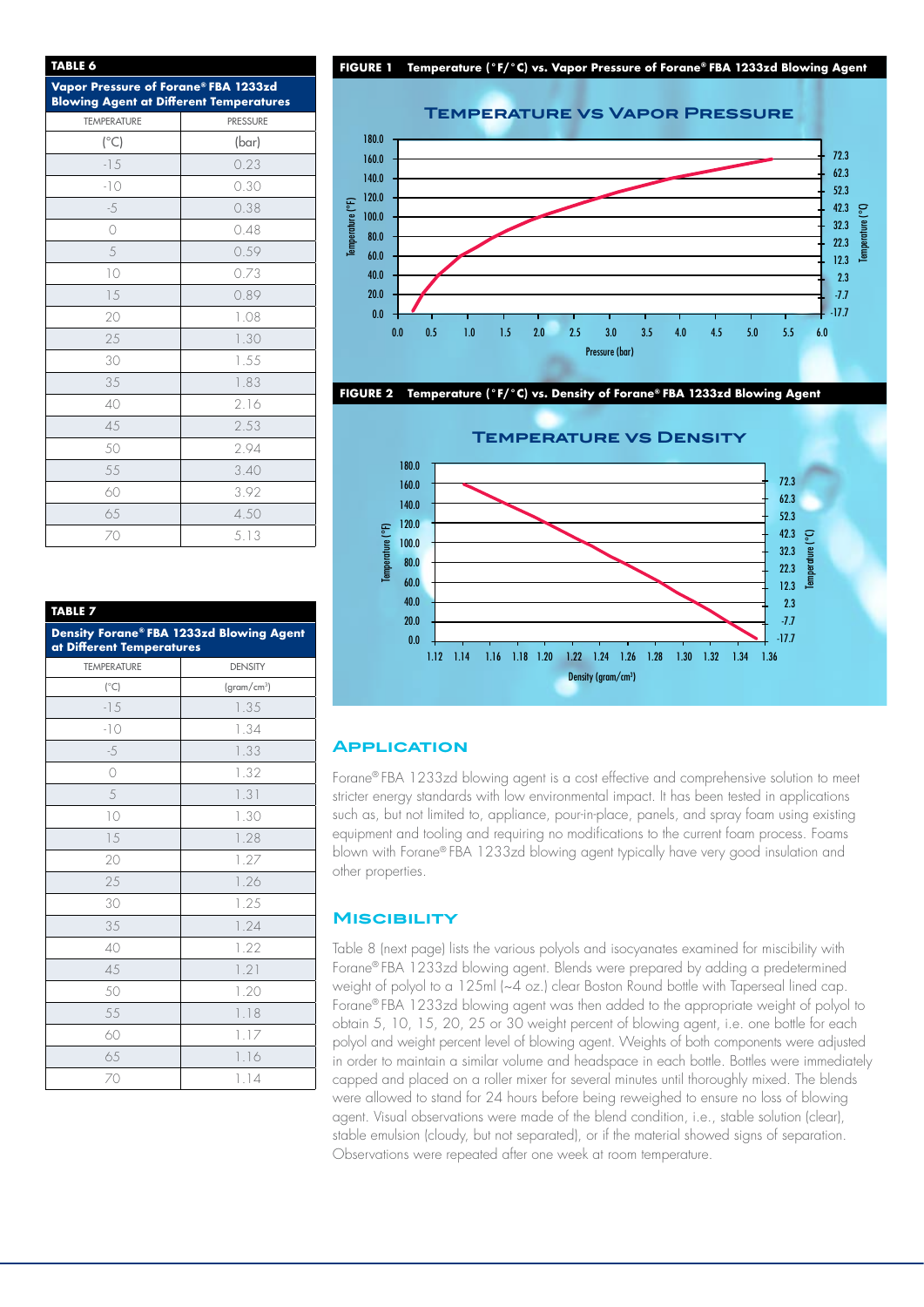| TABLE 8 Miscibility Forane® FBA 1233zd Blowing Agent in Polyols and Isocyanates |           |             |                |  |
|---------------------------------------------------------------------------------|-----------|-------------|----------------|--|
|                                                                                 | OH value* | Viscosity** | Maximum wt%*** |  |
| Glycerine based polyether polyols                                               |           |             |                |  |
| GP-700 Glycerine/Propylene Oxide 700 MW                                         | 230-250   | 250         | 30             |  |
| GP-725 Glycerine/PO 700 MW with 25% Ethylene Oxide (or EO) cap                  | 230-250   | 250         | 30             |  |
| GP-4000 Glycerine/PO 4000 MW                                                    | 39-42     | 700         | 30             |  |
| GP-4520 Glycerine/PO 4500 MW with 20% EO cap                                    | 34-38     | 890         | 30             |  |
| Amine based polyether polyols                                                   |           |             |                |  |
| TEAP-265 Triethanol Amine/PO 265 MW                                             | 625-645   | 470         | 30             |  |
| EDAP-770 Ethylene Diamine/PO 290 MW                                             | 757-783   | 56,000      | 30             |  |
| AD-310 Aromatic Amine/DEG 580 MW                                                | 310       | 2400        | 30             |  |
| Sucrose based polyether polyols                                                 |           |             |                |  |
| SG-360 Sucrose/Glycerine 730 MW                                                 | 360       | 3500        | 30             |  |
| SD-361 Sucrose/DEG 690 MW                                                       | 360       | 2500        | 30             |  |
| SG-522 Sucrose/Glycerine 539 MW                                                 | 520       | 27,000      | 30             |  |
| 490 Sucrose/Glycerine 460 MW                                                    | 490       | 5500        | 30             |  |
| SPA-357 Sucrose/Diethanol Amine/PO 880 MW                                       | 335-365   | 2500        | 30             |  |
| Mannich based polyether polyols                                                 |           |             |                |  |
| R-425X 422 MW                                                                   | 425       | 4500        | 30             |  |
| R-470X 394 MW                                                                   | 470       | 8200        | 30             |  |
| Sorbitol based polyether polyols                                                |           |             |                |  |
| S-490 Sorbitol/PO 700 MW                                                        | 490       | 9000        | 30             |  |
| <b>Aromatic Polyester polyols</b>                                               |           |             |                |  |
| 5100 Functionality 2.2                                                          | 295       | 6000        | 20             |  |
| 2541 Functionality 2.0                                                          | 240       | 3200        | 30             |  |
| 3510 Functionality 2.0                                                          | 240       | 6000        | 30             |  |
| PS-2352 Functionality 2.0                                                       | 240       | 3000        | 20             |  |
| TR-925 Functionality 2.4                                                        | 295-315   | 11,000      | 30             |  |
| <b>Polymeric MDI</b>                                                            | $%$ NCO   |             |                |  |
| 150 - 200 cps polymeric MDI                                                     | 31.2      | 190         | 30             |  |
| 700 cps polymeric MDI                                                           | 30.8      | 700         | 30             |  |

Per manufactures' literature

\*\* Centipoise at 25°C per manufacturer's literature

\*\*\* Maximum level tested

#### Reference:

1 Arkema Internal Studies

- 2 Reference: Phys. Chem. Chem. Phys., 2012,14,1735–1748, Atmospheric chemistry of t-CF3CHQCHCl: products and mechanisms of the gas-phase reactions with chlorine atoms and hydroxyl radicals; M. P. Sulbaek Andersen, O. J. Nielsen, M. D. Hurley and T. J.Wallington
- 3 Atmospheric Lifetime Determination for the Hydrochlorofluoroolefin" Research work by

National Institute of Science and Technology (NIST), Gaithersburg, Maryland under CRADA CN-5094 in 2008

- 4 Arkema Internal Studies, determined by ASTM D 3278-96
- 5 Arkema Internal Studies, determined by ASTM E681
- 6 Arkema internal Studies, determined by ASTM D1133 KB

#### Trademark Legend:

Tegostab® is a registered trademark of Evonik Goldschmidt GMBH

Hypalon® is a registered trademark of DuPont Performance Elastomers LLC

Zytel® & Viton® are registered trademarks of E.I. DuPont De Nemours and Co